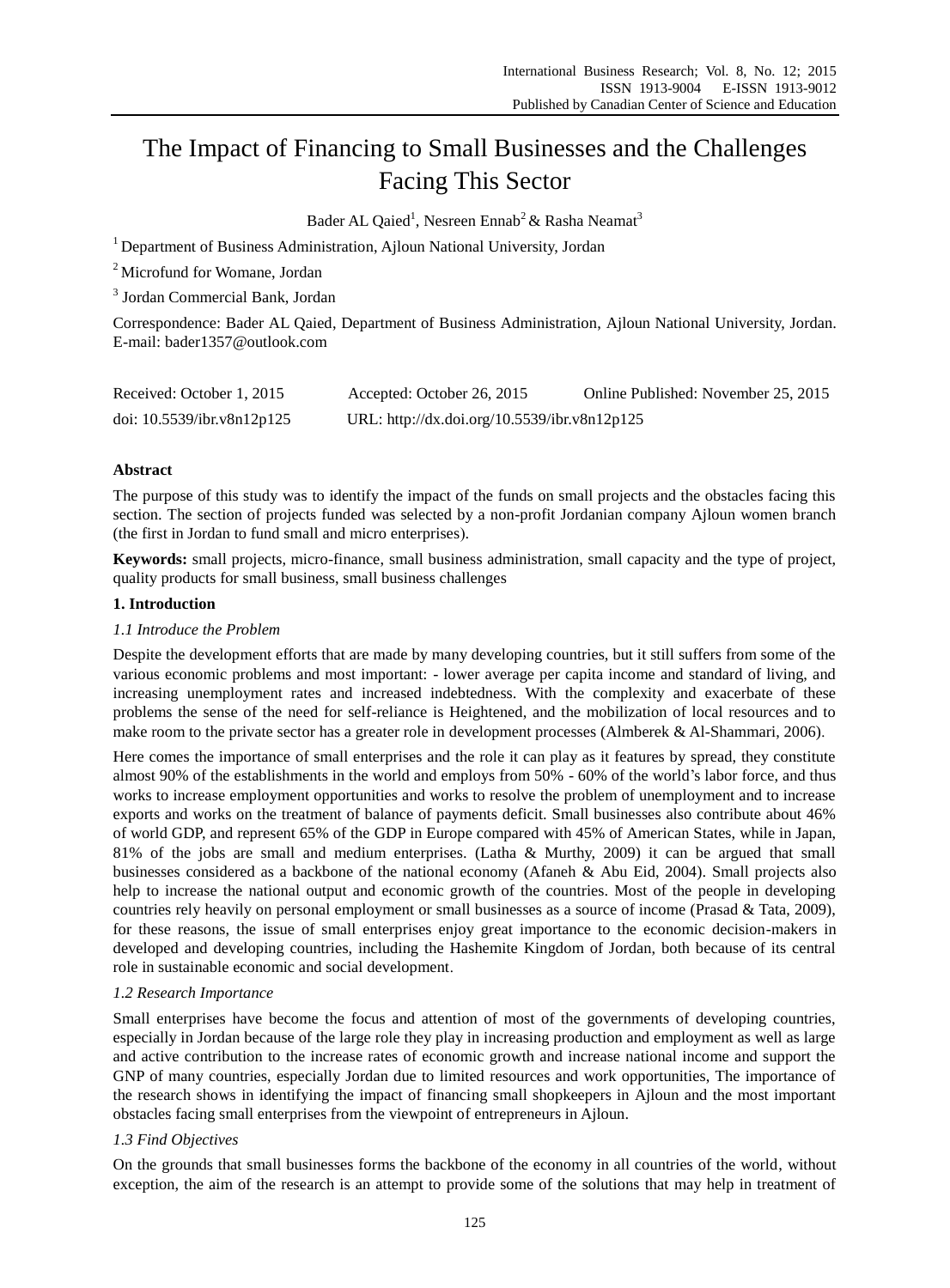financing small enterprises problem especially in developing countries, especially Jordan with the identification of the most important reasons that face individuals (Small entrepreneurs) in the financing of their small projects. And stand at the impact of the funds on the profitability and sustainability of these projects in light of the large and fast variables.

# *1.4 Problem of the Study*

The problem with research is to identify the point of view of small entrepreneurs with regard to the problems of (financial and administrative) to try to find some solutions that can help to increase support for small enterprises and provide the necessary funding and work to develop and increase its spread because of its core importance in the economic development and in solving the problem of unemployment.

# *1.5 Main Study Hypotheses*

Through study problem the study is based on the following key assumptions:

1-Rising numbers of beneficiaries of small loans and sound investment of loans is of the most important effects of small loans.

2-Small loans provided jobs opportunities even if they are modest proportions.

3-Administrative procedures and the lack of advisory services are of the main obstacles to finance small enterprises.

4-Ease of guarantees and the speed of service and competitive interest between competitors.

5-Lack of a permanent marketing channels provided by the company to customers.

# *1.6 Affiliated Hypotheses*

1-High installments funds and the short duration of repayment effects on client and projects thus leads to stumble the loan.

2-low-grant funding for the required amount affects to the non-continuation of the project and increase the indebtedness without the benefit.

# *1.7 Study Questions*

1-What are the installments that fit the client and the project and comfortable repayment periods?

2-How to get to a sound study to reach the financing needs of the actual client?

3-How can customers products be discharged through marketing channels?

# *1.8 Search Terms*

Enterprise: a plan or proposal for the production of a new product or business.

There is no universal definition of a small business and the scientific and practical view varied, because the small-term project "Small Business" holds between its aspects many questions, including:

1) Type of small business;

- 2) Minimum and maximum employment;
- 3) Minimum and maximum investment;
- 4) Distribution of business products energy;
- 5) Small business products quality;
- 6) Management and Administration form in these projects;
- 7) Technological level used in small-scale project;
- 8) The small business form from the legal aspect;

9) Project realism image-workshop–factory–house. All of these standards from our point of view contribute to defining the concept of small business, and we can say that the concept of small business is a project that does not depend on technological density in general, handcraft is the foundation of the small business-employment number no more than five members-its maximum capital of ten thousand to fifteen thousand pounds there is no separation between ownership and management (owner of the business, which the business is run by) products are characterized by simplicity-its goal is to cover local environment with its needs. Finance: is the business source of financing, whether to borrow from banks or any specialized funding sources or a personal finance from the same person.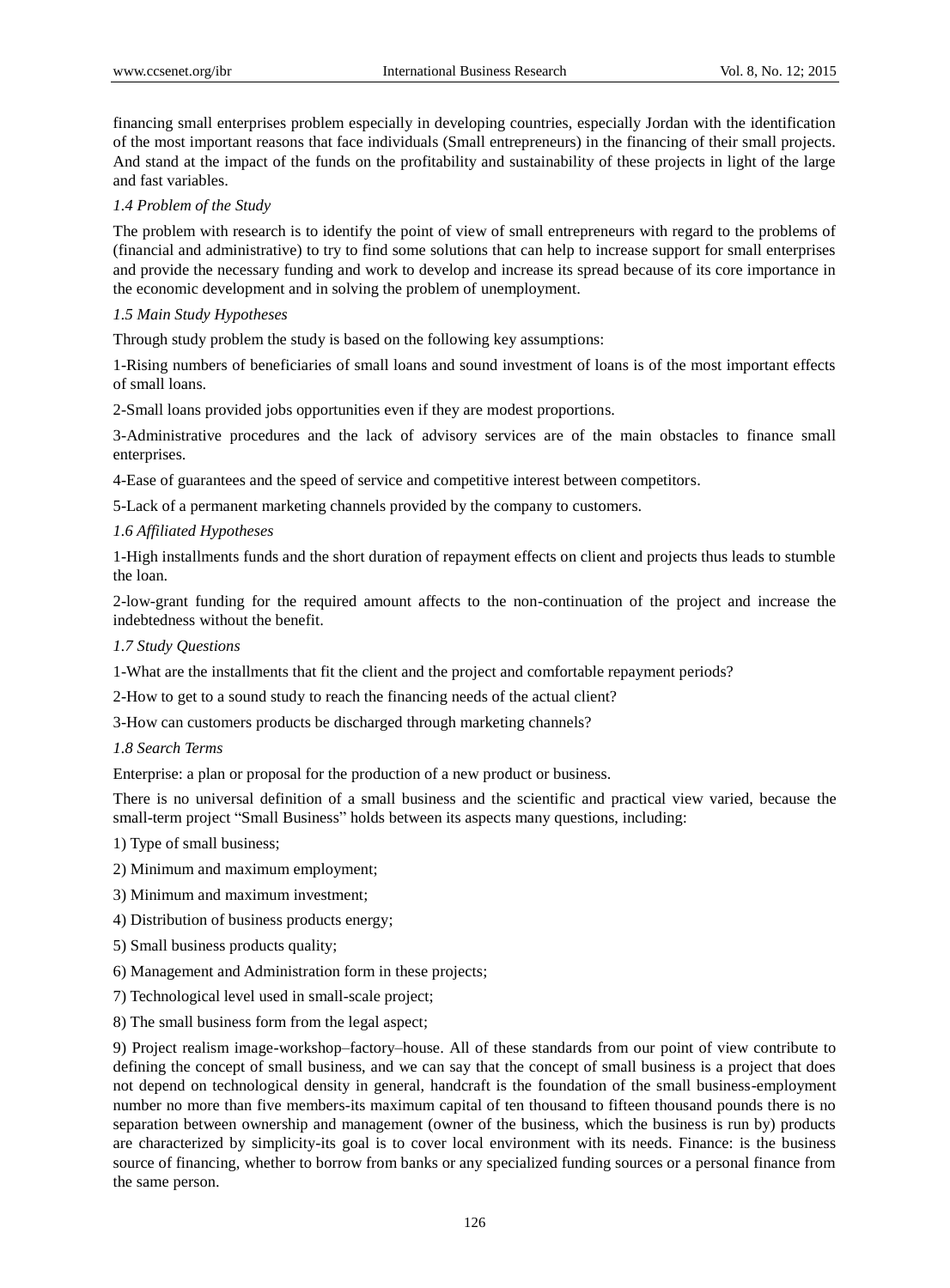# **2. Literatures Review**

1) Asameerat, Youself study (2009), entitled "The financial and administrative problems facing small business in the North territory," study focused on the identification of financial and administrative problems faced by small business owners in the South territory through a field study on a sample of 260 businesses, The researcher reached a set of results, most important that the lack of capital availability and the lack of guarantees problems came first in terms of their importance, and the lack of administrative, financial and marketing expertise was one of the main reasons for the failure of some of these businesses, the researcher recommended the need to develop effective and well-studied programs and work on the training and qualification of owners these projects.

2) While a researcher's study Alnosoor, Iyad, (2008), entitled "Measuring government funding directed efficiently toward small business development in Jordan", which aimed to estimate the production function for small business funded by government institutions in Jordan through the application of standard economic models to test hypotheses of the study (Cobb Douglas production function and Farrell efficiency standard) The study found several results, most important of which was that some small business funded by these institutions was intensive in work item and there are other projects are capital-intensive, and researcher recommended in the study the need to work on the establishment of a supreme body for the development of small businesses in Jordan and working on the integration of government financing institutions in one institution.

3) The study of Dwabh, Ashraf (2006) entitled "The problem of financing small and medium enterprises in the Arab countries," which aimed to recognize the importance and the reality of small businesses in the Arab countries and the problems of financing and methods of treatment by relying on Islamic funding methods. Which was of the recommendations reached by the study, the need to study the application of Islamic financing methods in the financing of small projects, and work on activating the role of the Arab Union for small businesses and to provide the regulatory environment for that, with achieving the partnership of efforts between the Arab states. There are many Arab studies conducted study and research in the ways and methods of Islamic for finance small businesses as one of the methods that may help alleviate the small business financing problems such as the study of Omar, Mohammed, (2004) "Islamic financing techniques based on commercial credit to small businesses" and Shehata, Hussein study, (2004), "A proposed model for financing small businesses with participation system ended with ownership between the thought and the application".

4) Dickinson, Paul (2000) entitled "The shift in economies of Eastern Europe: assessment of the role and contribution of small businesses in the private sector" through which to examine the role and the contribution of small businesses in the private sector in achieving economic growth in Poland by referring to their importance in restructuring programs and the need to consolidate its role in economic growth through appropriate legislation and appropriate framework for its work, the researcher recommended the need to provide adequate managerial skills and the tendency to take risks with the appropriate economic climate in Poland compared with the Eastern European countries, however, the researcher confirms the need for the government to encourage small industrial businesses.

5) Junjie, Jining, and Ctherine (2008), Study, entitled "The empirical evidence for the financing of small businesses in China". The researchers worked to provide evidence of the amount of connection with the financing of small and medium businesses with reference to the funding problems facing these projects in order to develop its business, and in the end of the research, the researchers found that the financing needs and options for these projects vary depending on the size and stage the business cycle go through on the grounds that funding at the beginning of the project is done through private funds, and in the advanced stages of the project, the need for loans increases, The study also found that the biggest part of small businesses rely on bank loans.

6) Singh, Gang, and Deshmuck (2010), study, entitled "Competitiveness small and medium businesses in the Globalization economy". The study aimed to analyze the challenges facing small and medium-sized businesses in both India and China after the globalization by studying the development of these projects, governments policies and strategies for the development of competitiveness. The study found that both India and China has developed a number of incentive programs in this regard, but the study recommended the need to work on the development of management skills and their relationship to cut costs while working to improve quality, which is strongly linked to improving competitiveness.

# **3. Small Businesses in Jordan**

Small and medium-sized businesses in Jordan are characterized by that they form more than 90% of the total working institutions in various economic sectors, where they accommodate about 60% of the labor force, and contributes nearly 50% of GDP. Which means the need to give these institutions great importance in Jordan through development and overcome the obstacles that limit their growth to be a key driver of the forces of the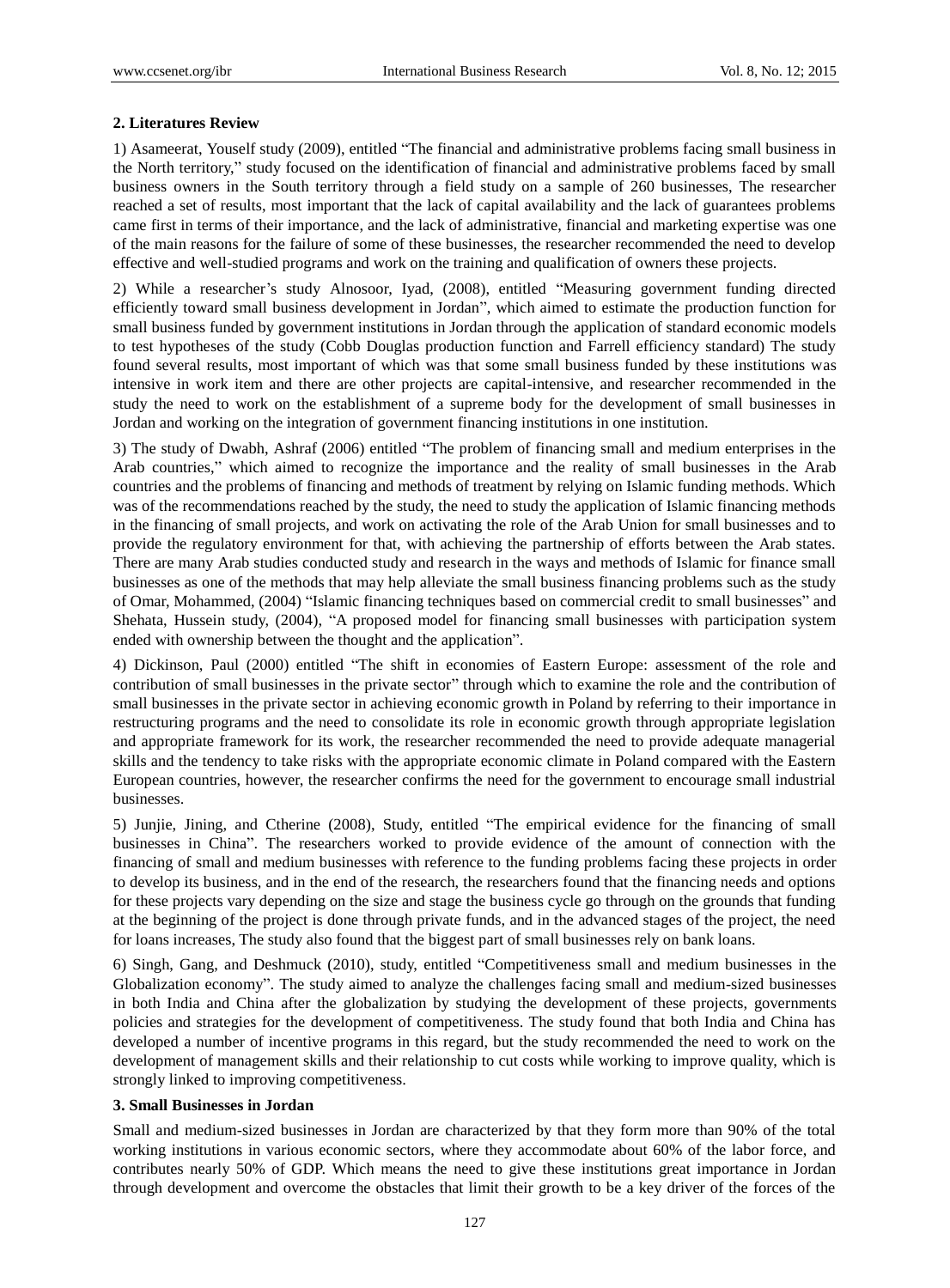national economy in various fields. The estimated total accumulated funding size that these institutions provided nearly half a billion Jordanian dinars, contributed to the financing and the creation and development of (134) thousand enterprises, and provided about eighty thousand permanent jobs since the end of the last century. Jordan began to follow economic reform and market liberalization policies, the first achievements of this approach was the signing of a free trade agreement with the EU in 1997, followed by the accession to the World Trade Organization in April of 2000, with the aim of improving the lives of Jordanian citizens level by achieving an annual economic growth rate of 6-7% and the reduction of unemployment by creating job opportunities for Jordanian citizens, and the opening of the Jordanian market to industrial, commercial and service of various investments, and to promote competition in the Jordanian market, which leads to the reduction of high prices and to the diversification of products in the local market with prices that fit the Jordanian consumer.

The year 1959 is the beginning of funding small businesses in Jordan through the Agricultural Credit Corporation through the provision of loans to farmers, and in 1965 this sector was strengthened through the establishment of Industrial Development Bank (Al-Nabulsi & Shalabi, 2009).

Jordan began to encourage small businesses in the early seventies, through the five-year economic development plan (1976-1980), which promoted the social and economic development and the trend towards small projects that produce a substitute for imported goods and products. In 1984 the Jordanian company to secure loans were established with a capital of 10 million dinars, while in 1986 the Federation of charities was established, as the plan focused on the promotion of agro-industries and the development of handicrafts, and in 1989 an economic program were developed to achieve economic and monetary stability, which included an economic and social plan to provide employment opportunities for Jordanians in the field of small businesses. (Al-Nabulsi & Shalabi, 2009), and in 1998 in the fight against poverty and unemployment, the government through the Ministry of Planning and International Cooperation launched a social security package program in order to improve living conditions for the poor and increase economic and social productivity, and in 2002 for the same goals the government has also launched a another program to support the previous program, and in 2003 the two programs was integrated within a single package is the "economic and social productivity programs", which include the development of small businesses, where the equivalent of 17.14 million dinars were spent until 2005 on the development of small businesses (Ministry of Planning and International Cooperation. We can call the nineties period the revolution of institutions of funding small businesses where many businesses were established during this period Women's Lending Fund and civil fund Company to finance small nineties and Tamweelcom and Middle East company of funding small businesses (and in 2005 the National Bank to finance small businesses joined these institutions (Nabulsi & Shalabi, 2009) and in 27March, 2006, the Bank's work was inaugurated as the first Arab bank financing small and micro businesses (Middle East Online Site).

As a key tributary to increase the production capacity on one hand, and to contribute to addressing the problems of poverty and unemployment on the other hand, a lot of countries, including Jordan's paid growing attention to this type of businesses. Small businesses achieves integration and homogenization of public structures for industrial development because they use a simple production methods and achieve a quick return, as these businesses contribute to attracting small savings and characterized by high capital turnover rate of making it a nucleus for large businesses (and there are several institutions dealing with the financing of projects small, directly and indirectly, such as Women lending Fund, which was founded in 1999 as a private profit Jordanian foundation, in order to support production capacity for small businesses, it is also working to empower women and strengthen its position as a productive individual in the community where the Fund provided 114 thousand loans for about 40 thousand people, 99% of them women in 2005.

#### *3.1 About the Women's Fund*

Fund's message: To provide financial and non-financial services sustainable for women in small businesses from low-income families to improve their standard of living and their families and empower women economically and socially.

Vision: We in the Women's Fund look forward to a more just and equal society where women can break the cycle of poverty and achieve prosperity and well-being in their lives for integrated life, Women's Fund experimentally under the name of "lending program by guarantee of the Group" in Amman, it was created by Save the Children in 1994 in order to enable the entrepreneurs from women to become income-generating and decision makers in their homes and communities. This program was the first program to finance small businesses in Jordan, and based on the application of best practices. Two years later, program became a local NGO called "Jordanian Women's Development Association" to achieve two objectives, first is to test the feasibility of group lending in Jordan, and the second to enable poor women to obtain loans mechanisms. And success exceeded all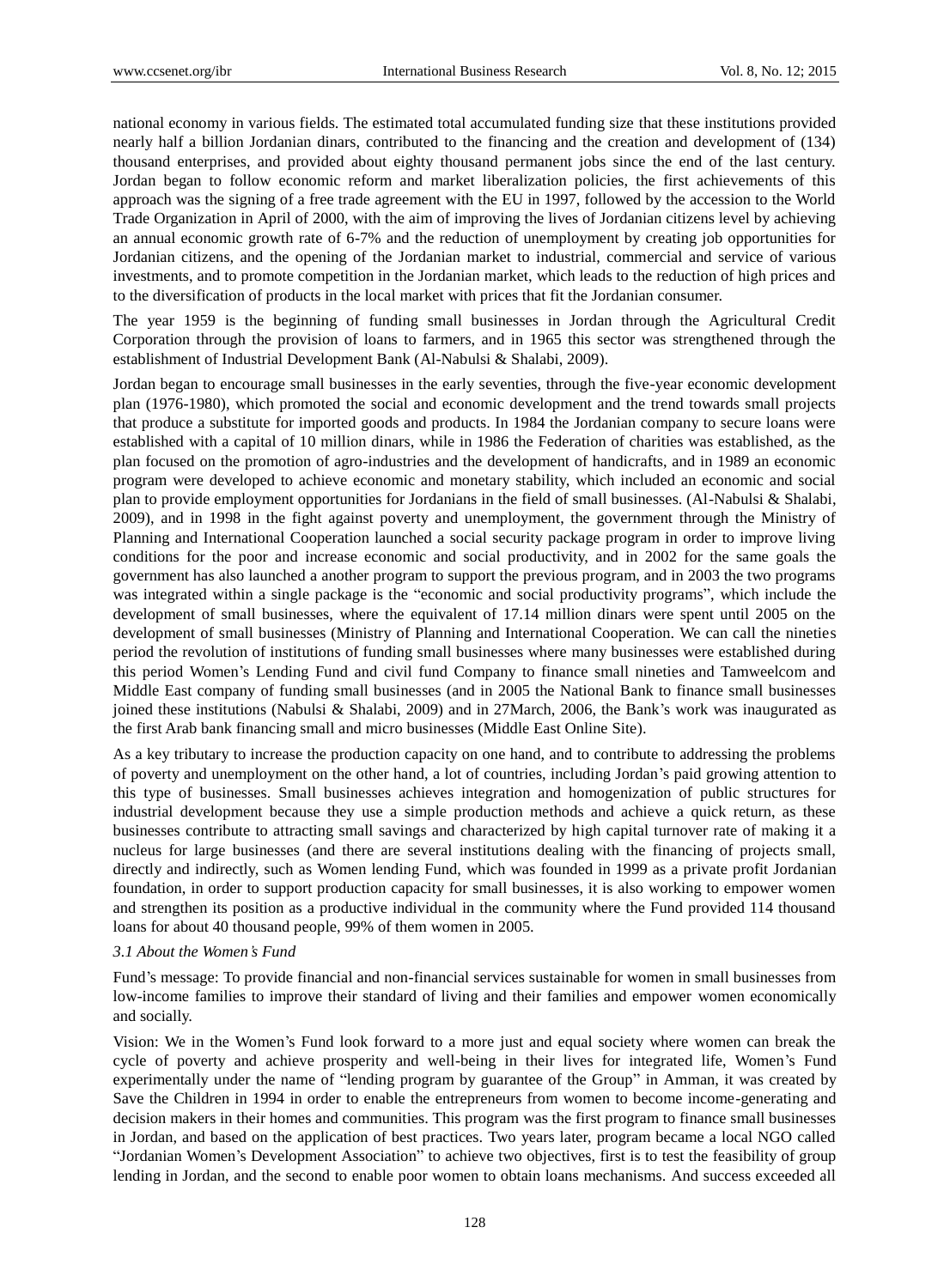expectations. In 1999, the program became fully independent and became a non-profit limited liability company registered in the Ministry of Industry and Trade as the "Women's Fund".

Her Majesty Queen Rania and MFW Chairman Ghaith Sukhtian mark MFW's 10th anniversary in 1994, and by 2002, the Fund was able to achieve full financial sustainability and reached 25,000 of the loans outstanding in 2006. The fund won the regional Sanabel Award for the best investment in microfinance in 2006 Since its launch, the "Fund" played an important role in the financing of small businesses in Jordan, which touched the lives of tens of thousands of families. Today, the Women's Fund is still at the forefront of institutions that enable women and their families from achieving that. The first microfinance program in Jordan more than 106 thousand beneficiaries-97 % women, repayment rate of up to 99%-57 branch in all governorates of the Kingdom of Jordan.

A team of 568 male and female employees of more than 684 thousand financing worth 262 million dinars since inception.

#### *3.2 Obstacles Facing Small Businesses*

Many small businesses face several obstacles stands as a stone block in achieving economic and social objectives, and the nature of these obstacles vary depending on the nature of the project and activity practiced

Many studies indicate that the owners of new businesses suffer from inadequate funding and bad product and ineffective marketing (O`Dwyer & Ryan, 2000) and the local consumer preference of similar foreign products motivated by tradition, and the lack of adequate incentives for local products to boost their competitiveness compared to foreign product, and follow dumping policy by some foreign institutions significantly weaken local product competitiveness.

We must not lose sight of inflation, which is a major cause of the high prices of raw materials and wages of workers and thus higher operating costs for this type of projects leading to higher prices for its products and that means not being able to cope with intense competition from large enterprises (Kandah, 2009) as well as government actions and high tax rates on these businesses are of the main obstacles to the development of this sector.

#### **4. The Results of the Field Study**

100 questionnaires were distributed to an intended sample of small businesses in Ajloun and who have already progress to obtain a loan from a branch by the woman fund in Ajloun. 80 questionnaires were obtained, 80 of which were valid and 20 were invalid and were excluded for the purposes of analysis, after the data were obtained and processed statistically, were obtained the following results for the characteristics of the sample:

| <b>Sex</b> |     | Age group |     | <b>Education Level</b>       |              | The overall shape of<br>the project |     | Distribution of projects<br>between different<br>sectors |     | The acquisition of<br>the project site<br>method |     |
|------------|-----|-----------|-----|------------------------------|--------------|-------------------------------------|-----|----------------------------------------------------------|-----|--------------------------------------------------|-----|
| Male       |     | $20 - 25$ | 6%  | Less than a<br>baccalaureate | 30%          | Individual,<br>whether a            | 50% | Commercial                                               | 35% | Guarantee                                        | 3%  |
|            | 30% | $26 - 30$ | 25% | Baccalaureate                | 25%          | home or<br>independent              |     | Productive                                               | 28% |                                                  |     |
|            |     | $31 - 35$ | 30% | Diploma                      | 15%          | Solidarity                          | 10% | Craftsman                                                | 2%  | Rental                                           | 35% |
| Female     |     | $36 - 40$ | 10% | <b>Bachelors</b>             | 10%          |                                     |     |                                                          |     |                                                  |     |
|            | 50% | 41 and    | 9%  | Master                       | $\mathbf{0}$ | Public, service<br>or taxi          | 20% | <b>Services</b>                                          | 15% | inside the                                       | 30% |
|            |     | above     |     | Doctorate                    | 0            |                                     |     |                                                          |     | house                                            |     |

Table 1. The characteristics of the study sample

We note through the analysis above, that the higher the percentage of beneficiaries of the Fund is Women sector, it was 50%. As for the age group was 30-31, followed by 36-40, educational level, the highest percentage for less a baccalaureate, the overall shape of the businesses and the vast majority of the projects was between in home and independent the highest sectors are commercial where it formed (35%) and the highest rate of businesses acquisition methods is rental (35%).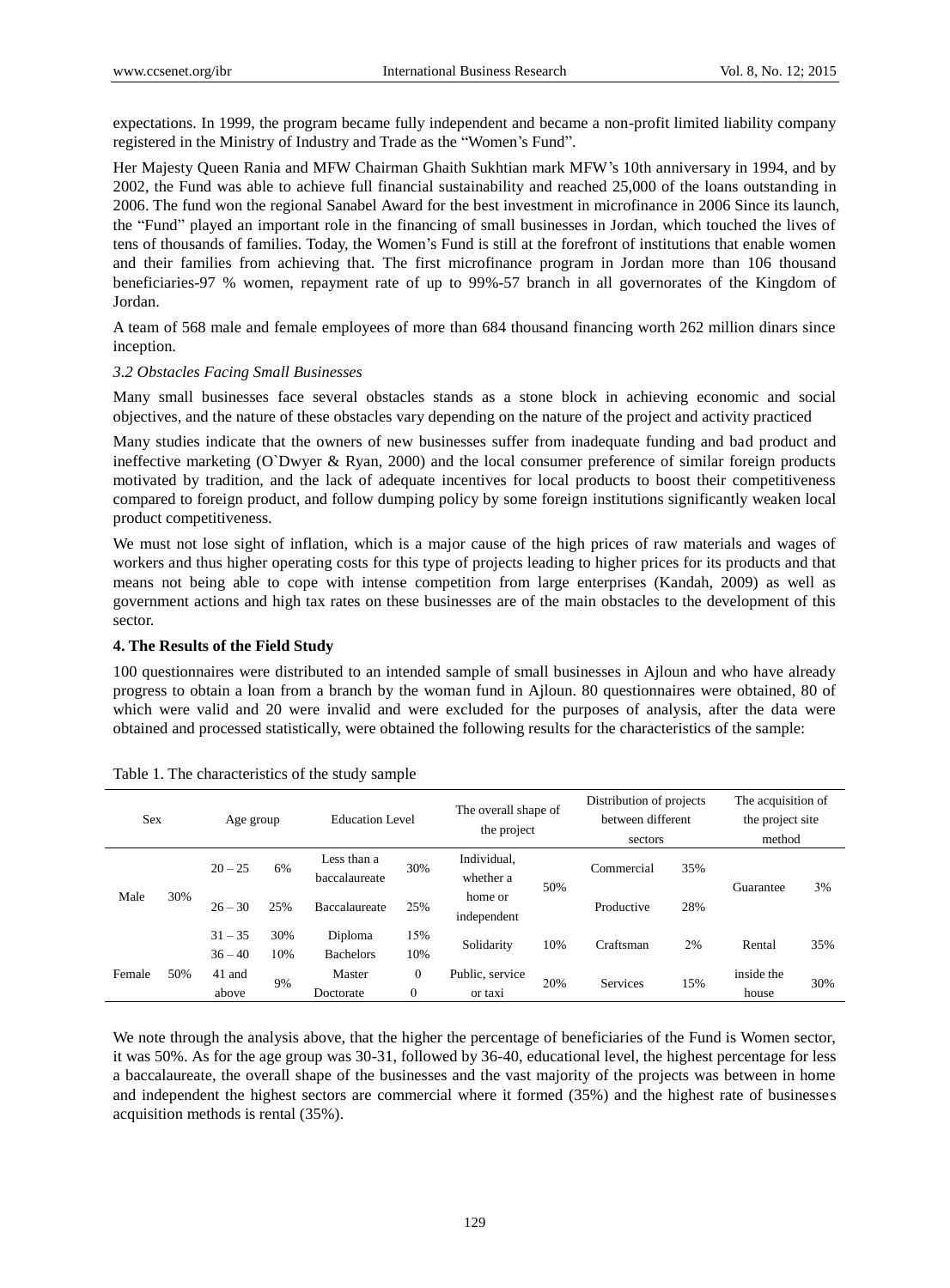|     | The impact of financing to small businesses                                                                  |
|-----|--------------------------------------------------------------------------------------------------------------|
| 68% | Have you took advantage of the funding?                                                                      |
| 26% | Did small businesses provided employment opportunities to the local community?                               |
| 5%  | Was there any input in social responsibility (exploitation of the remnants of the project,                   |
| 6%  | Use of non-harmful substances to the environment, making awareness-raising activities through your project)? |
| 6%  | Did you introduced new and competitive products in Ajloun market?                                            |
| 2%  | Have new technology introduced or new machines and machinery were used? 2%                                   |

#### Table 2. The impact of financing to small businesses

We note through the above analysis, the first hypothesis making use of funding and proper investment where the rate formed 67% this rate is high and excellent and this shows the success of the small financing in the industry of small businesses and its influence, also there is a confirm and agree with the second hypothesis which is the capacity of small businesses to provide employment opportunities to the local community.

Social responsibility formed 5%, which indicates a lack of awareness and knowledge of small businesses responsibility towards the environment and the local community.

The new products small businesses also formed 6%, which demonstrates the imitation of customer to each other in the business. Which gives customers the ability to research and innovation and the ability of sustainability and continue the businesses through the introduction of new and competitive products.

| Ouestion                                          | Strongly | Agree | Neutral | Do not      | Strongly     | Std.  | Mean  | Sig. |
|---------------------------------------------------|----------|-------|---------|-------------|--------------|-------|-------|------|
|                                                   | Agree    |       | Agree   | Donot Agree | Dev.         |       |       |      |
| Microfinance institutions work to provide full    | 22%      | 22%   | 24%     | 28%         | 4%           | 1.171 | 3.227 | .000 |
| funding required for the project                  |          |       |         |             |              |       |       |      |
| microfinance institutions stresses in the request | 26%      | 58%   | 14%     | 2%          | $\mathbf{0}$ | 0.667 | 4.111 | .000 |
| of guarantees.                                    |          |       |         |             |              |       |       |      |
| The benefits of microfinance<br>loans<br>are      | 30%      | 46%   | 20%     | 4%          | $\mathbf{0}$ | 0.815 | 3.974 | .000 |
| considered too high.                              |          |       |         |             |              |       |       |      |
| loan payment of small business period is is not   | 14%      | 46%   | 28%     | 8%          | 4%           | 0.849 | 4.026 | .000 |
| sufficient.                                       |          |       |         |             |              |       |       |      |
| loan ratio is considered<br>requested<br>low      |          |       |         |             |              |       |       |      |
| compared to the size of the requested loan        | 20%      | 50%   | 20%     | 8%          | 2%           | 0.825 | 3.412 | .000 |
| (margin ratio)                                    |          |       |         |             |              |       |       |      |
| Lack of sufficient grace period                   | 28%      | 52%   | 12%     | 8%          | $\mathbf{0}$ | 1.096 | 2.780 | .000 |
| Facing difficulties and problems to pay the due   | 12%      | 38%   | 30%     | 16%         | 4%           | 1.014 | 3.326 | .000 |
| installments in time                              |          |       |         |             |              |       |       |      |
| The requested loan ratio is considered low        |          |       |         |             |              |       |       |      |
| compared to the desired size of the loan margin   | 12%      | 30%   | 16%     | 34%         | 8%           | 0.877 | 3.512 | .000 |
| ratio                                             |          |       |         |             |              |       |       |      |
| The loan amount is not enough                     | 12%      | 48%   | 22%     | 14%         | 4%           | 0.922 | 3.521 | .000 |
| The microfinance institutions to provide          | 16%      | 32%   | 24%     | 20%         | 8%           | 0.954 | 3.643 | .000 |
| advisory services to borrowers.                   |          |       |         |             |              |       |       |      |
| The nature of the grants does not agree with      | 23%      | 24%   | 20%     | 30%         | 3%           | 1.150 | 3.120 | .000 |
| Islamic profit system                             |          |       |         |             |              |       |       |      |
|                                                   | 6%       | 44%   | 44%     | 2%          | 4%           | 1.156 | 3.162 | .000 |
| The overall average                               |          |       |         |             |              | 0.958 | 3.484 |      |

Table 3. The challenges facing small businesses

Through the analysis above we note hypothesis compatibility, which says easily make the guarantees and the speed of the application, as well as low interest and competition between competitors companies where it had a ratio of (46%).

We conclude that small businesses funding in Jordan suffers from many obstacles, the most important is lack of sufficient funding with high interest lending rates, as well as the microfinance institutions militancy request guarantees and with the limited guarantees by the loan applicants, and the absence of the active role of the government and routine administrative procedures are also considered of funding obstacles.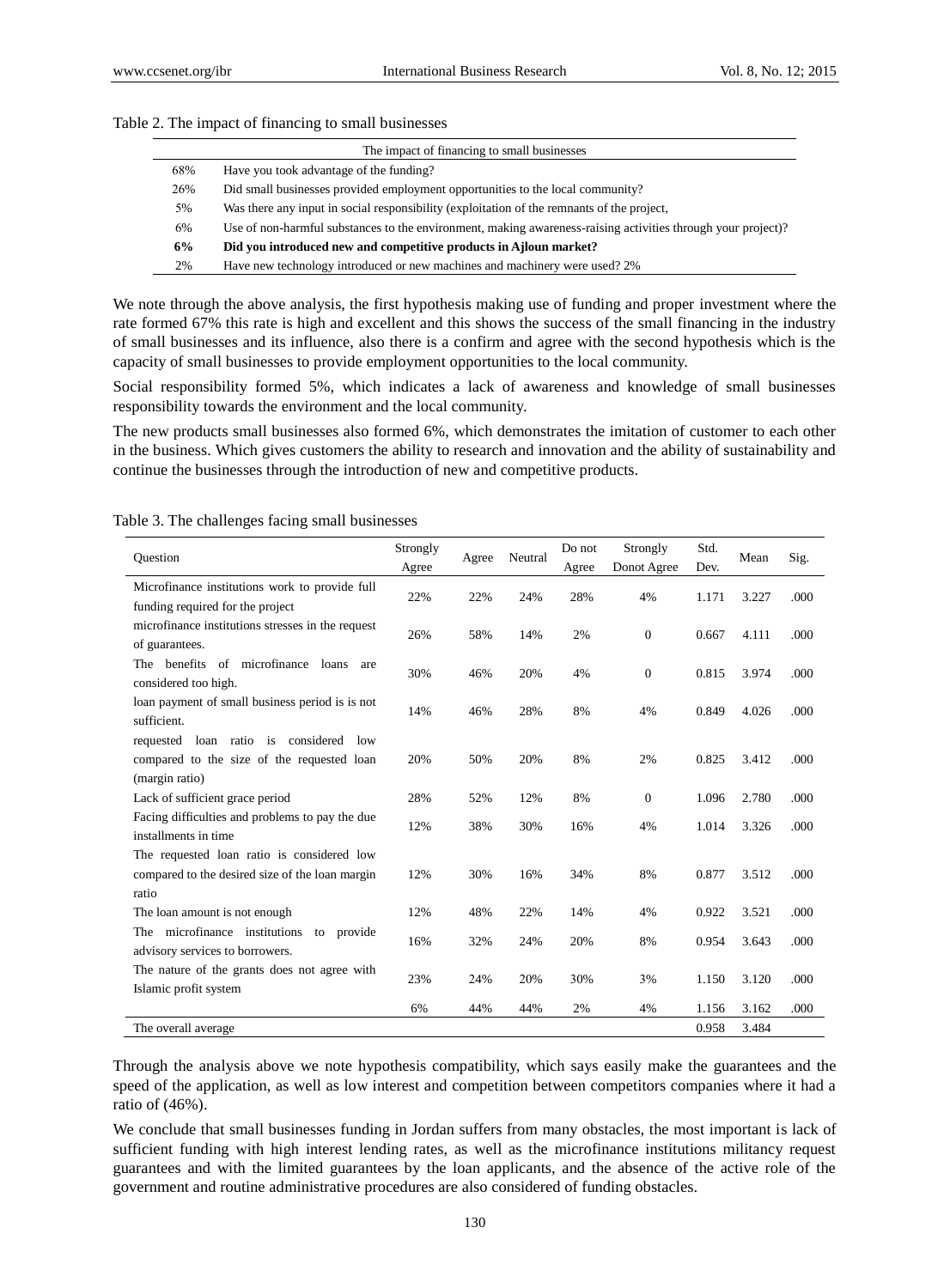## **5. Conclusions**

1) Small businesses faces the problem of militancy in the request for guarantees by donors parties and approval by 84%-Question (2), and that the benefits of microfinance are high and with a rate of approval reached 76%-Question (3).

2) 76% of the sample of the study stressed that the repayment period is not considered enough question-(4), and the loan amount is not considered sufficient to finance the project needs, with approval rate reached 70%-Question (5).

3) The approval of the loan application requires long and routine procedures-Question (6) and (7).

4) 60% of the study sample question (9) supported by the commercial banks by providing funding necessary for small businesses, but there is an absence of government's role in providing the required support to small businesses, question-(10).

5) 50% of the sample of the study suffers from the problem of the loan installments payment on time, and that 47% of the sample loan applications was rejected in advance.

6) 46% of the sample of the study stressed that the repayment period is not considered sufficient. Also, the loan amount is not considered sufficient to finance the project needs and with approval rate reached 48%.

#### **6. Recommendation**

1) The need for the commercial banks and microfinance institutions to provide adequate support for small businesses in order to achieve economic development and work to resolve the problems of unemployment.

2) Microfinance institutions must work to ease the collateral required for the loan and to ensure to grant the loan only with the project guarantee itself without the need for other guarantees.

3) In order to expand the base of beneficiaries of the loans, it is necessary for the microfinance institutions to reduce interest rates, which is one of the most important funding constraints faced by the owners of these projects, and we can take advantage of the feature of increased number of borrowers in this situation and to achieve better profit.

4) The importance of the government to establish an institution to guarantee loans granted to finance small businesses, and work on the establishment of an investment fund to support small businesses specially in Jordan on the grounds that it is a developing country, as small businesses constitutes 90% of the total economic businesses.

5) Small businesses to do a proper study of the needs of the necessary financing for customers and that there is a flexible repayment duration.

#### **References**

- Abboud, K. (2007). *Investment and financing strategy in small business - A field study to small businesses in the city of Aleppo.* Paper presented to the Fifth Scientific Conference, Philadelphia University, 4-5 / July / 2007, Amman, Jordan.
- Abu, A., & Ziad. (2009). *The role of small businesses in the fight against poverty and unemployment in the Arab world.* Thaqafa for Publishing and Distribution, United Arab Emirates, pp. 40-56.
- Abu, M., & Abdul, H. (2003). *Faisal Islamic Bank experience in the financing of medium and small businesses*. Work paper submitted to the sixth Muslim annual meeting: The role of Islamic banks and financial institutions in the financing of small and medium businesses, Amman: Arab Academy for Banking and Financial Sciences.
- Afaneh, J., & Abu, E, Q. (2004). *Small Business Administration* (pp. 1-15). Dar Yazouri Scientific Publishing and Distribution, Amman, Jordan.
- Alatheem, & Ahmed Al-Jazeera. (2007). Unemployment in the Arab world, Facts and Figures.
- Alhawwat, & Ali. (2007). *The youth microenterprise and integration in the development and the labor market: the experience of Libya*. A national seminar on small and medium businesses as an option to reduce unemployment and the future of young people in the Arab countries, Tunisia, 3 to 5 September 2007.
- Alkhaseeb, & Sabri. (2009). *Small and medium businesses in Jordan, the reality and aspirations* (3rd ed.). Amman room of Commerce, Studies and Training Administration, Electronic Magazine, Amman, Jordan.
- Al-Khatib, & Fred. (1994). Small businesses: developmental role and the impact of industrialization on policies.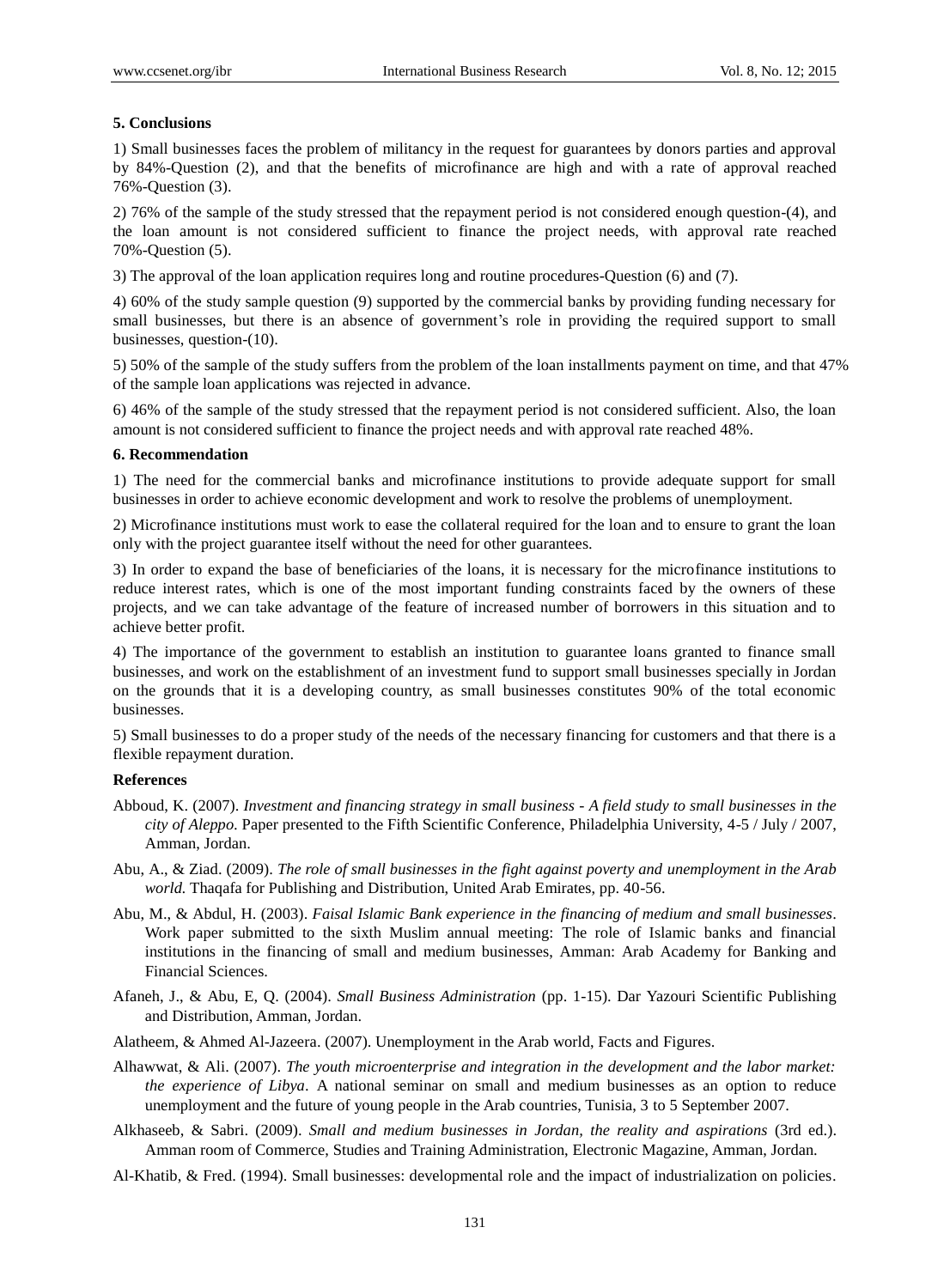Labour magazine, No. 27, p. 24.

- Al-Rai. (2008). A regional conference of banks of financing small and medium businesses looking to find an attractive environment to encourage it.
- Alzerra, A., & Rashdan, M. (2005). *Assessment of operational and financial performance of the Jordanian firm of loans grants*. Fourth Scientific Conference of the League of Philadelphia under the title: Entrepreneurship and Innovation-business strategies in facing the challenges of globalization 15-16 / 3/2005, Amman, Jordan.
- Almahrouq, M., & Moqabala, E. (2006). *Small and medium businesses, its importance and constraints.* The SME Center, Amman, Jordan.
- Almberek, M., & Al-Shammari, T. (2006). *The establishment and management of small businesses* (pp. 5-100). Council of Scientific Publications, Kuwait University, Kuwait.
- Al-Nabulsi, S., & Chalabi, A. F. (2009). *Appropriate micro-finance systems to develop the local community*. A worksheet submitted to the Second Regional Conference - innovation and initiatives in Arab cities, 27 to 29 April 2009, Amman, Jordan.
- Al-Najjar, F. (1999). *Small and business management, and new projects, business men, free professions and private investments guide for small and medium-sized businesses*. University youth Foundation, Alexandria, pp. 9-10.
- Amman room of Industry. (2002). *The reality of Jordanian small and medium industries in the recent trends*. A worksheet submitted to the seminar on the status and the problems of small and medium-sized businesses and ways of development, the Arab Organization for Administrative Development, Riyadh, October 2002.
- Asameerat, B. (2009). Financial and administrative problems faced by small businesses in the North territory studies. *Jordanian Science, 36*(2), S396-414.
- Dwabh, & Ashraf. (2006). *The problem of financing small and medium-sized businesses in the Arab countries.* Journal of Management Research, Consulting, research and development center, Sadat Academy for Management Sciences, Fourth Issue, October.
- EJAB. (2007). World Trade Consultant, legal mechanisms to strengthen the ability of the poor of licensing and doing business in Jordan.
- El-Beltagy, & Mohammed. (2005). *Proposed formulas for financing small enterprises and the accounting processing of the sharing formula ending eith ownership.* Twelfth annual conference of the Arab Academy for Banking and Financial Sciences under the title: The role of banks and financial and economic institutions in the promotion and financing of small and medium businesses, Jordan.
- Farajat, I. (2009). *The reality of small and medium enterprises in the Arab world*. The Financial and Economic Blog, Internet, September 7, 2009.
- Gabriel, & Ahmad. (2002). *The role of Islamic banks in the financing of small-scale industry with the application on Faisal Islamic Bank of Sudan*. Paper presented to the Conference of the role of Islamic banking institutions in investment and development, University of Sharjah, Sharjah.
- Jaradat, & Suhad, (2004). *The role of the Jordanian banking sector in financing small industrial businesses in Jordan (1982-2001)*. Unpublished Master Thesis, Al al-Bayt University, Mafraq.
- Jawad, & Abdul, H. (1994). *The design and management of support services for small and medium enterprise workers*. A seminar of executives in Commerce and Industry, the International Bureau of Commerce, Beirut, p. 132.
- Kandah, A. (2009). *Monetary and fiscal policies and their impact on retail lending and financing small and medium businesses*. Jordan Banks Association, September 2009, Amman, Jordan.
- Kengo, A. (2007). *Investment and financing strategy in small businesses-field study for small businesses in Aleppo city*. Fifth Scientific Conference, Philadelphia University, Amman, Jordan.
- Omar, M. (2004). *Islamic financing techniques based on commercial credit to small businesses*. A research presented to a seminar of Islamic financing methods for small businesses, Saleh Kamel Center, Al-Azhar University, Egypt.
- Shehata, H. (2004). *A proposed model for financing small businesses with participation of ended sharing system with ownership between the thought and the application*. Paper presented to a symposium of Islamic